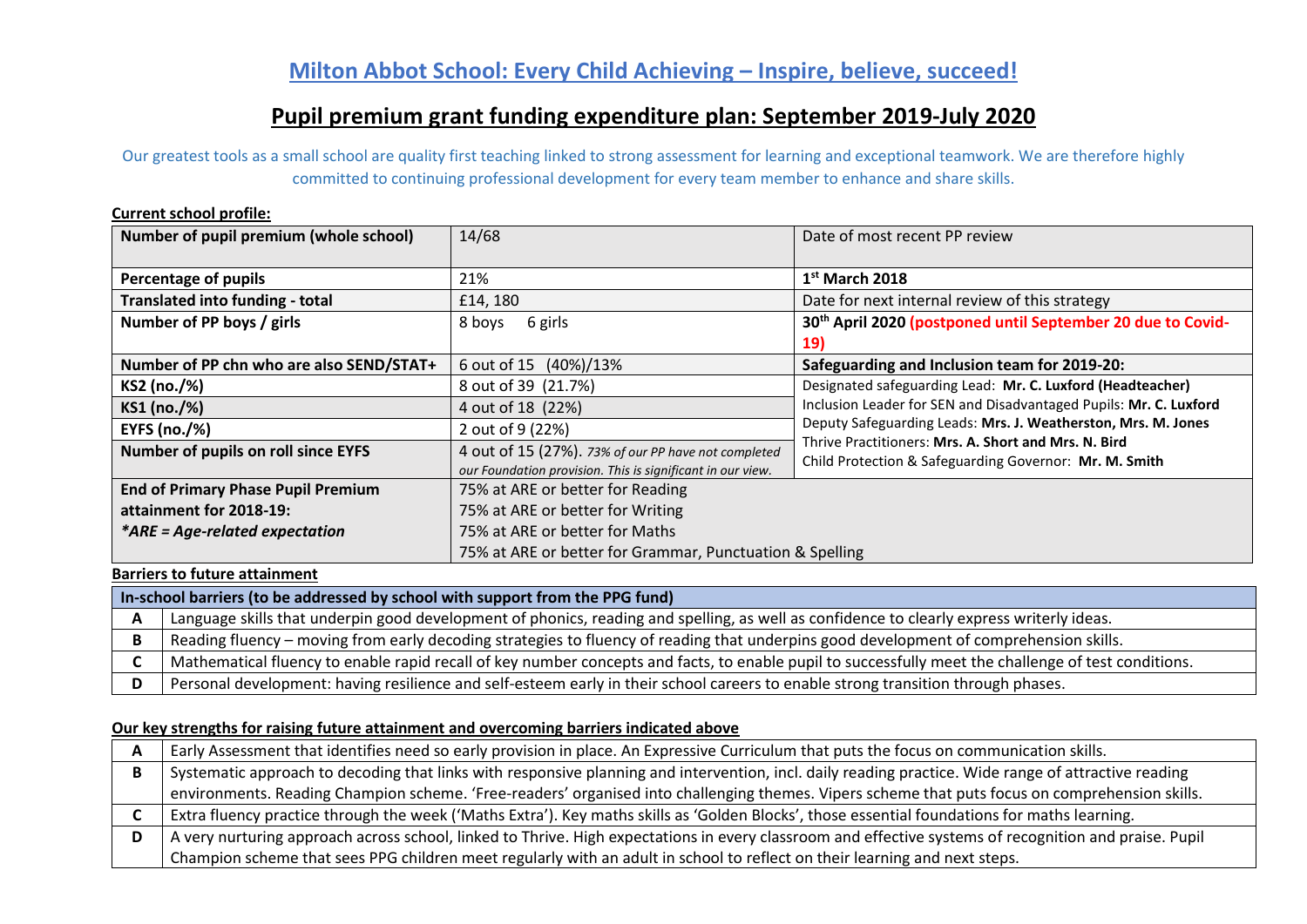# **Early Years Foundation Stage/Key Stage 1: 6 pupils currently receiving Pupil Premium Grant**

| Provision             | Objective(s)                    | Outcomes: mid-year milestones (RAG        | Outcomes: July 2020                                                           | Cost               |
|-----------------------|---------------------------------|-------------------------------------------|-------------------------------------------------------------------------------|--------------------|
|                       |                                 | rate) Due to Covid-19 our mid-year review | Due to Covid-19 we are reviewing these outcomes                               |                    |
|                       |                                 | became our EOY review.                    | based on end of Spring data.                                                  |                    |
| Additional adult      | To develop and embed            | To move two book bands.                   | KS1 pupils to be on the age-appropriate book bands                            | £4000              |
| support in class, 5   | essential literacy skills, to   |                                           | or two further book bands (four in total).                                    |                    |
| mornings per week     | accelerate progress and close   | To know half of the phonic sounds in a    | <b>Outcome: 100%</b> of PP pupils have moved on at least two                  | (additional costs  |
|                       | gaps.                           | mock phonic screening check.              | book bands. By Spring, 50% of KS1 pupils are at age-                          | covered by school) |
|                       |                                 |                                           | appropriate book band. Reading expectations were                              |                    |
| Intervention teacher  | To complete daily recap of      | To complete 50% of the English            | encouraged through various strategies during lockdown                         | £1400              |
| to work in small      | number work to close gaps in    | objectives for appropriate year group(s). | but we essentially lost a term of reading teaching and                        | (£15.00 p/hour)    |
| groups or with        | counting, place value and       |                                           | progress.                                                                     |                    |
| individuals with      | calculation. To ensure fluency. | To complete 50% of the maths objectives   | To complete all of previous year groups objectives                            |                    |
| specific targets (2 x |                                 | for appropriate year group(s).            | (gaps identified early) and to word-build accurately                          |                    |
| pm per week)          |                                 |                                           | and complete simple sentences independently.                                  |                    |
|                       |                                 |                                           | <b>Outcome: 50% of EYFS pupils met all ELGs. 50% of KS1</b>                   |                    |
|                       |                                 |                                           | pupils have no gaps from previous year groups prior to                        |                    |
|                       |                                 |                                           | lockdown in March.                                                            |                    |
|                       |                                 |                                           |                                                                               |                    |
|                       |                                 |                                           | To pass the phonic screening check or to record a                             |                    |
|                       |                                 |                                           | 75% increase from baseline.                                                   |                    |
|                       |                                 |                                           | <b>Outcome:</b> 100% of pupils were expected to pass the                      |                    |
|                       |                                 |                                           | phonics screening check. A baseline will be carried out                       |                    |
|                       |                                 |                                           | for KS1 chn in Autumn 2020 and a clear strategy for                           |                    |
|                       |                                 |                                           | catch up will be complete. Majority of Year 1 pupils                          |                    |
|                       |                                 |                                           | returned when opening was extended to more pupils on<br>1 <sup>st</sup> June. |                    |
|                       |                                 |                                           |                                                                               |                    |
|                       |                                 |                                           | To be secure on 75% to 100% of age-related maths                              |                    |
|                       |                                 |                                           | objectives.                                                                   |                    |
|                       |                                 |                                           | <b>Outcome:</b> 50% of PP pupils were on track to be secure in                |                    |
|                       |                                 |                                           | 75-100% of maths objectives by the end of the academic                        |                    |
|                       |                                 |                                           | year. Evidence shows that intervention was having a                           |                    |
|                       |                                 |                                           | strong impact on closing the gaps when combined with                          |                    |
|                       |                                 |                                           | quality first teaching that was very clear about gaps.                        |                    |
|                       |                                 |                                           |                                                                               |                    |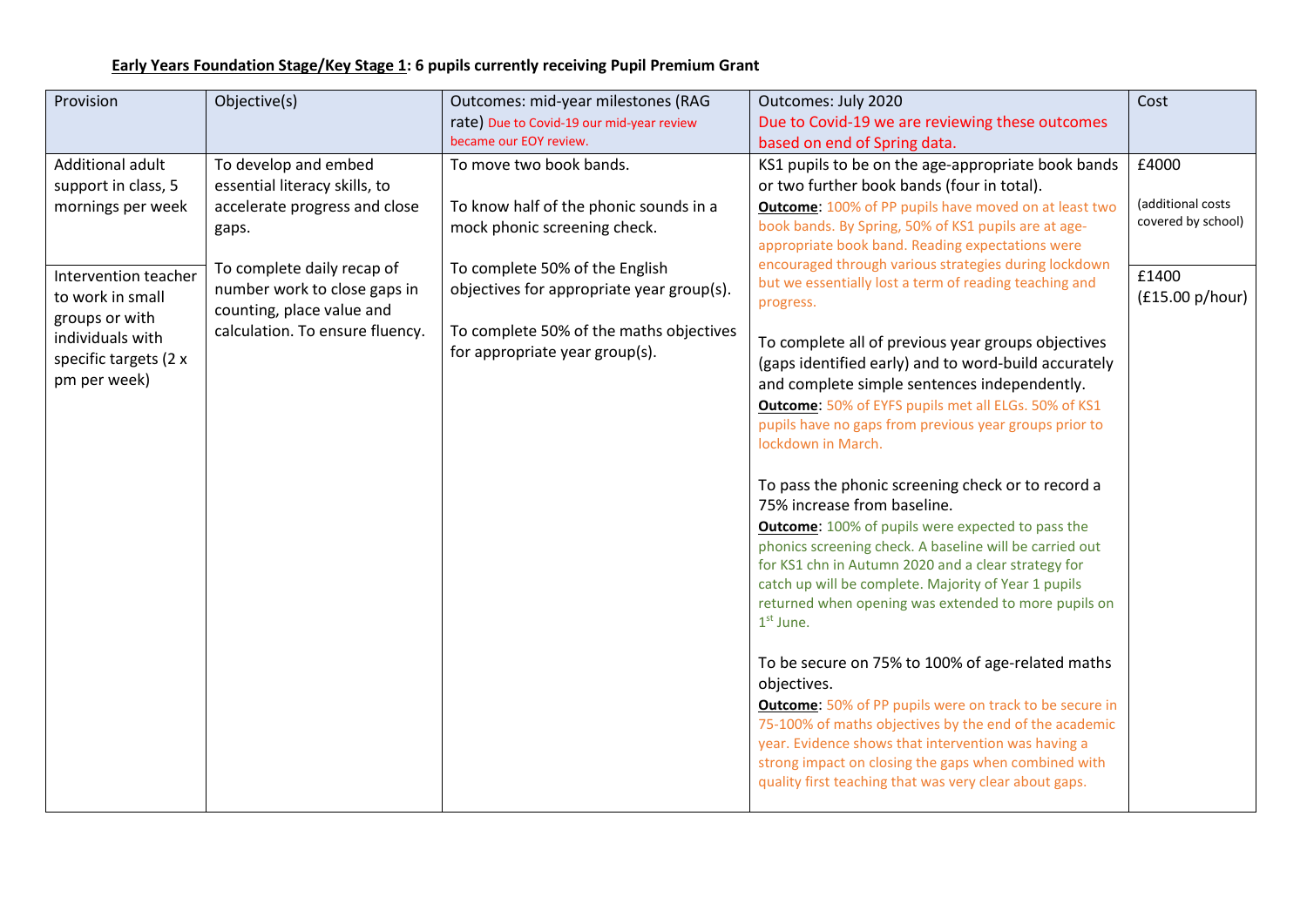## **Key Stage 2: 8 pupils receiving Pupil Premium grant**

| Provision                                                                  | Objective(s)                                                                                                                                                                                   | Outcomes: mid-year milestones (RAG<br>rate) Due to Covid-19 our mid-year review                                                         | Outcomes: July 2020 (RAG rate)<br>Due to Covid-19 we are reviewing these outcomes based on                                                                                                                                                                                                                                                                                                            | Cost                                                |
|----------------------------------------------------------------------------|------------------------------------------------------------------------------------------------------------------------------------------------------------------------------------------------|-----------------------------------------------------------------------------------------------------------------------------------------|-------------------------------------------------------------------------------------------------------------------------------------------------------------------------------------------------------------------------------------------------------------------------------------------------------------------------------------------------------------------------------------------------------|-----------------------------------------------------|
|                                                                            |                                                                                                                                                                                                | became our EOY review.                                                                                                                  | end of Spring data.                                                                                                                                                                                                                                                                                                                                                                                   |                                                     |
| Maths intervention 2<br>pm x per wk (across<br>the Key Stage) by GW        | To close gaps in maths knowledge<br>from previous years.<br>To improve fluency and reasoning<br>strategies for SATs and be more<br>prepared for Secondary phase.                               | To show an improved test score.<br>To evidence at least 30% more objectives<br>known for year group expectations.                       | Action Plan: 50% reduction in PP below ARE across the<br>Key Stage.<br><b>Outcome: There was only a 12% increase in ARE for</b><br>Maths. Maths will be on the Action Plan for September.<br>It has been the main learning focus on virtual lessons<br>with PP children to keep maths skills under revision and<br>in preparation for year 5 coming into Year 6.<br>At least 50% PP at ARE for maths. | £2925<br>cover 2 x pwk<br>(E97.50)                  |
|                                                                            |                                                                                                                                                                                                |                                                                                                                                         | Outcome: End of Spring 38% (3/8) on track for ARE (3/8<br>EHCP or high need). We obviously missed a term's<br>worth of classroom learning and so this will be a clear<br>focus in September.<br>At least 64% PP to match expected Average Scaled                                                                                                                                                      |                                                     |
|                                                                            |                                                                                                                                                                                                |                                                                                                                                         | Score.                                                                                                                                                                                                                                                                                                                                                                                                |                                                     |
|                                                                            |                                                                                                                                                                                                |                                                                                                                                         | <b>Outcome: Unable to complete all our usual</b>                                                                                                                                                                                                                                                                                                                                                      |                                                     |
|                                                                            |                                                                                                                                                                                                |                                                                                                                                         | assessments before lockdown to confirm scale scores. A                                                                                                                                                                                                                                                                                                                                                |                                                     |
| Reading tutor<br>intervention 2 pm per<br>wk led by outstanding<br>teacher | To close gaps in reading<br>knowledge from previous years.<br>To improve fluency and<br>comprehension strategies for<br>SATs and be reading ready for<br>Secondary phase.                      | To complete 50% of reading objectives of<br>year group.<br>To evidence an improved test score and thus<br>closing previous years' gaps. | baseline assessment will be completed in September.<br>Action Plan: 50% reduction in PP below ARE across the<br>Key Stage.<br><b>Outcome:</b> There was a 25% increase in PP at ARE for<br>Reading by the end of Spring.<br>At least 50% PP at ARE for Reading                                                                                                                                        | £2925 over the<br>academic year<br>(20.00 per hour) |
|                                                                            |                                                                                                                                                                                                |                                                                                                                                         | <b>Outcome:</b> 63% of PP (5/8) were at ARE for Reading at<br>the Spring assessment point across KS2. Focused<br>reading tutoring continues to work very well as a<br>strategy, combined with all our other ongoing reading<br>endeavours.                                                                                                                                                            |                                                     |
| Reading and maths<br>resources, including<br>online support                | To close gaps in reading and<br>maths subject knowledge from<br>previous years.<br>To improve fluency and<br>comprehension strategies for<br>SATs and be reading ready for<br>Secondary phase. | To complete 50% of reading objectives of<br>year group.<br>To evidence an improved test score and thus<br>closing previous years' gaps. | Action Plan: 50% reduction in PP below ARE across the<br>Key Stage.<br><b>Outcome:</b> There was a 25% increase in PP at ARE for<br>Reading by the end of Spring. There was a 12% increase<br>in ARE for Maths. Maths will be on the Action Plan for<br>September.                                                                                                                                    | £550                                                |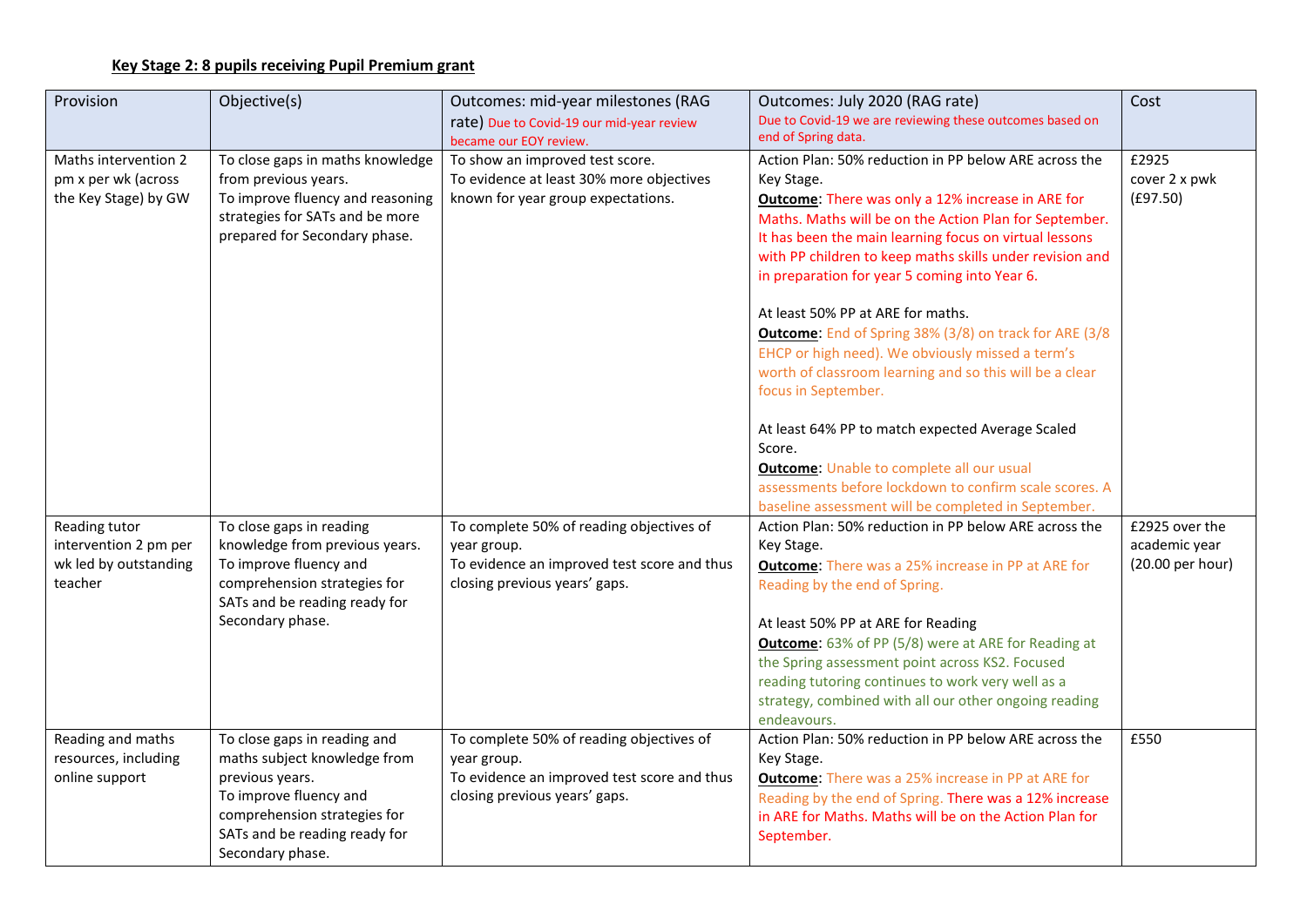|                          |                                                                |                                                                            | At least 50% PP at ARE for maths                                        |                   |
|--------------------------|----------------------------------------------------------------|----------------------------------------------------------------------------|-------------------------------------------------------------------------|-------------------|
|                          |                                                                |                                                                            | <b>Outcome:</b> End of Spring 38% (3/8) on track for ARE (3/8)          |                   |
|                          |                                                                |                                                                            | EHCP or high need). We obviously missed a term's                        |                   |
|                          |                                                                |                                                                            | worth of classroom learning and so this will be a clear                 |                   |
|                          |                                                                |                                                                            | focus in September.                                                     |                   |
| Daily TA support in      | To provide emotional support to                                | To complete 50% of reading objectives of                                   | Action Plan: 50% reduction in PP below ARE across the                   | £7,000 across the |
| class to encourage and   | overcome barriers and enable                                   | year group.                                                                | Key Stage.                                                              | academic year     |
| guide learning to        | learning progress in all core                                  |                                                                            | <b>Outcome:</b> There was a 25% increase in PP at ARE for               |                   |
| ensure targets met and   | subjects, especially higher level                              | To evidence an improved test score and thus                                | Reading by the end of Spring. There was a 12% increase                  |                   |
| to overcome emotional    | maths and fuller sentence                                      | closing previous years' gaps and move Maths                                | in ARE for Maths. Maths will be on the Action Plan for                  |                   |
| needs/barriers.          | building.                                                      | into greater depth, as evidence illustrates this<br>is more than possible. | September.                                                              |                   |
|                          | To improve reading fluency and                                 |                                                                            | At least 50% PP at ARE for maths                                        |                   |
|                          | comprehension.                                                 |                                                                            | <b>Outcome::</b> End of Spring 38% (3/8) on track for ARE               |                   |
|                          |                                                                |                                                                            | (3/8 EHCP or high need). We obviously missed a term's                   |                   |
|                          |                                                                |                                                                            | worth of classroom learning and so this will be a clear                 |                   |
|                          |                                                                |                                                                            | focus in September.                                                     |                   |
| Thrive time with         | Thrive activities to soothe and                                | To show an improvement in Thrive                                           | To link Thrive assessment score improvement to                          | 6 hours per week  |
| trained TA (6 hours per  | fire the brain, enabling pupils to                             | assessment scores from baseline.                                           | improved core subject outcomes and foundation                           | over 38 weeks     |
| week).                   | regulate their emotions and be                                 |                                                                            | subject engagement and 'Quick Fact Quiz' knowledge                      |                   |
|                          | ready to learn with increasing                                 |                                                                            | retention.                                                              |                   |
|                          | ease over each term.                                           |                                                                            | <b>Outcome: Unable to complete Thrive assessments</b>                   |                   |
|                          |                                                                |                                                                            | before lockdown. Anecdotally, there was a recognised                    |                   |
|                          |                                                                |                                                                            | improvement in PP pupil calmness and stamina, so we                     |                   |
|                          |                                                                |                                                                            | view that as being on track.                                            |                   |
| Residential (Y6), trips, | To ensure a breadth of                                         | To ensure a broad range of experiences are                                 | To ensure a broad range of experiences have been                        | £850              |
| extended schools and     | experience and build self-esteem.                              | planned throughout the year.                                               | completed.                                                              |                   |
| swimming lesson          | To place a clear focus on the<br>impact physical health has on | To explore confidence rate on an assessment<br>scale.                      | <b>Outcome:</b> None of the planned opportunities were able             |                   |
| support                  | mental health and therefore                                    |                                                                            | to go ahead due to Covid-19. Virtual transitions were                   |                   |
|                          | academic progress.                                             |                                                                            | put in place.<br>To see an increase in confidence rate on an assessment |                   |
|                          |                                                                |                                                                            | scale.                                                                  |                   |
|                          |                                                                |                                                                            | <b>Outcome: All Y6 pupils returned to school when</b>                   |                   |
|                          |                                                                |                                                                            | opening was extended, demonstrating confidence and                      |                   |
|                          |                                                                |                                                                            | their skills and knowledge broadly still in place.                      |                   |
| TA CPD, including        | To enhance skills for TAs to                                   | TAs report impact on pupil learning as good.                               | TAs report impact on pupil learning as effective.                       | £1000 CPD budget  |
| Thrive refresher         | support individual progress and                                | Teachers report impact on pupil progress by                                | <b>Outcome: Additonal TAs took part in the Thrive CPD</b>               |                   |
| training to renew        | respond to need rapidly.                                       | TA as good.                                                                | which meant we could strengthen the Thrive culture                      |                   |
| licence                  |                                                                |                                                                            | across school.                                                          |                   |
|                          |                                                                |                                                                            | Teachers report impact on pupil progress by TA as                       |                   |
|                          |                                                                |                                                                            | effective.                                                              |                   |